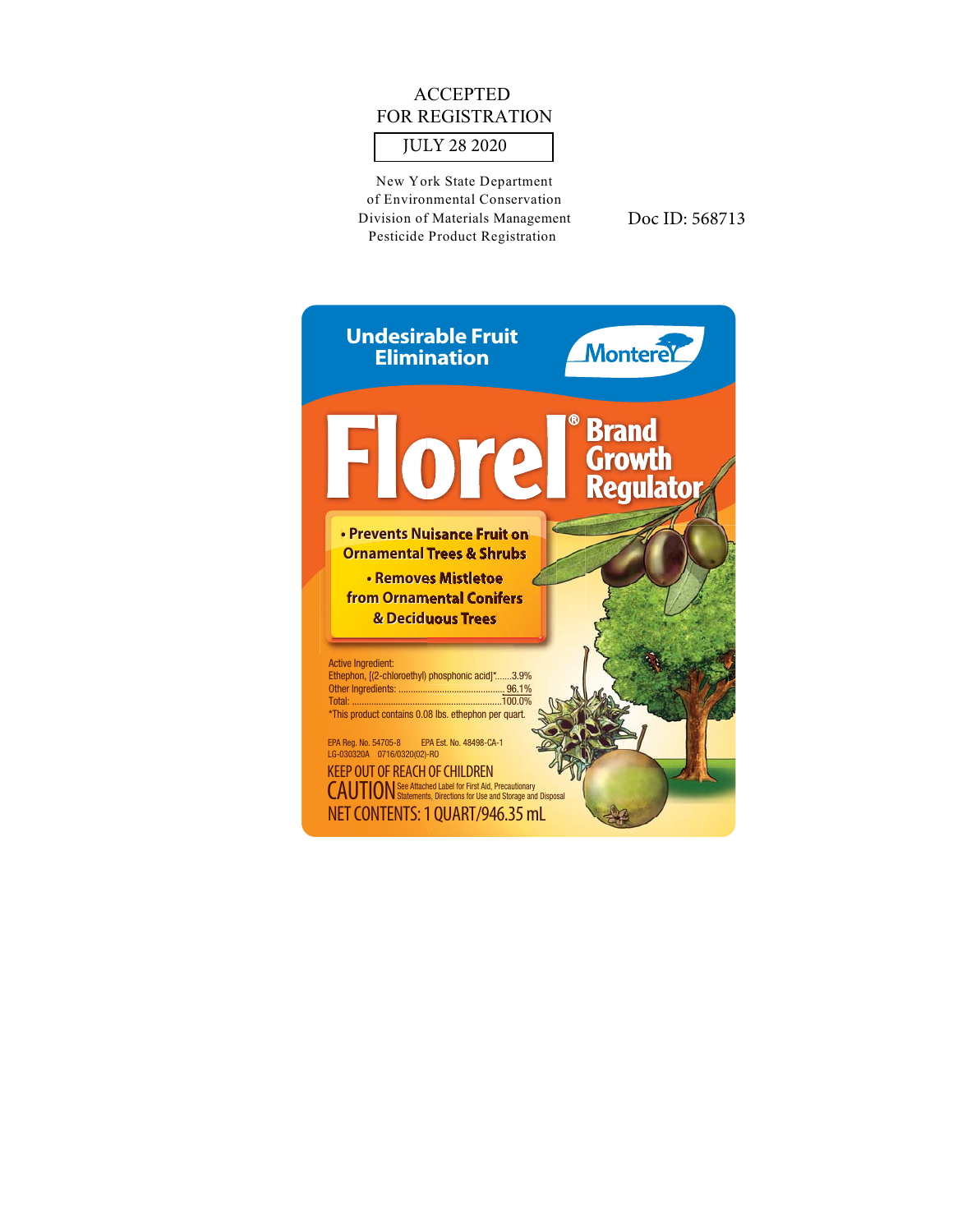# **Florel® Brand Growth Regulator**

- Prevents Nuisance Fruit on Ornamental Trees and Shrubs
- Removes Mistletoe from Ornamental Conifers and Decidous Trees



EPA Reg. No. 54705-8 EPA Est. No. 48498-CA-1

Manufactured for:

LAWN AND GARDEN PRODUCTS, INC.

P.O. Box 35000 • Fresno, CA 93745-5000 (559) 499-2100 • info@montereylawngarden.com

FLOREL is a registered trademark of Bayer Aktiengesellschaft.



LG-030320A 0716/0320(02)-RO NET CONTENTS: 1 QUART / 946.35 mL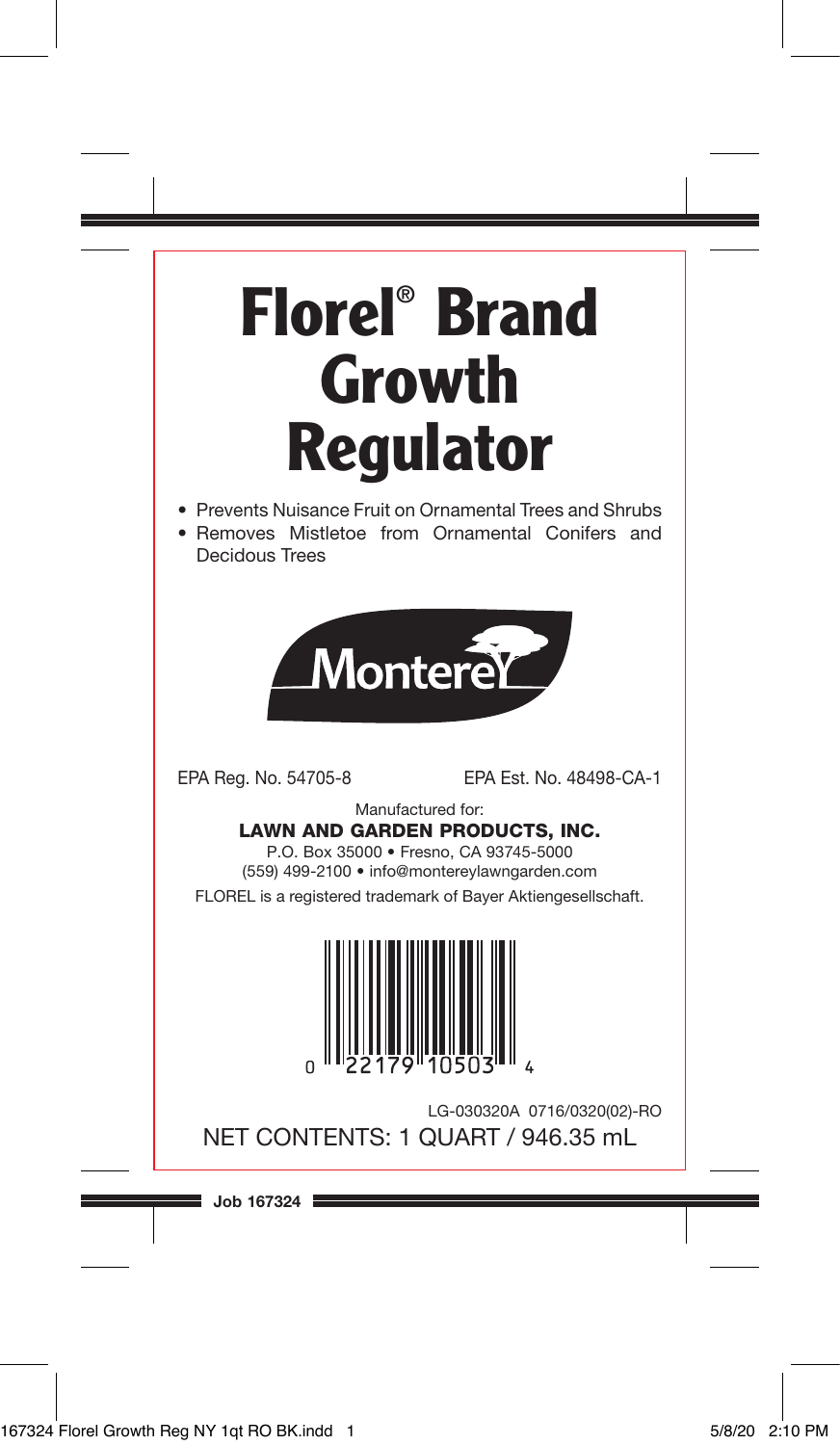### **KEEP OUT OF REACH OF CHILDREN CAUTION**

#### **FIRST AID**

| IF IN EYES:                                 | • Hold eye open and rinse slowly and gently<br>with water for 15-20 minutes.<br>• Remove contact lenses, if present, after<br>the first 5 minutes, then continue rinsing<br>eye.<br>• Call a poison control center or doctor for<br>treatment advice. |  |
|---------------------------------------------|-------------------------------------------------------------------------------------------------------------------------------------------------------------------------------------------------------------------------------------------------------|--|
| IF ON<br><b>SKIN OR</b><br><b>CLOTHING:</b> | • Take off contaminated clothing.<br>. Rinse skin immediately with plenty<br>of<br>water for 15-20 minutes.<br>• Call a poison control center or doctor for<br>treatment advice.                                                                      |  |
| <b>HOT LINE NUMBER</b>                      |                                                                                                                                                                                                                                                       |  |

Have the product container or label with you when calling a poison control center or doctor, or going for treatment. You may also contact the National Pesticide Information Center at 1-800-858-7378 for emergency medical treatment information.

#### **NOTE TO PHYSICIAN**

Treat symptomatically. Consideration should be given to the possibility that overexposure to materials other than this product may have occurred. No specific antidote is available. Probable mucosal damage may contraindicate the use of gastric lavage.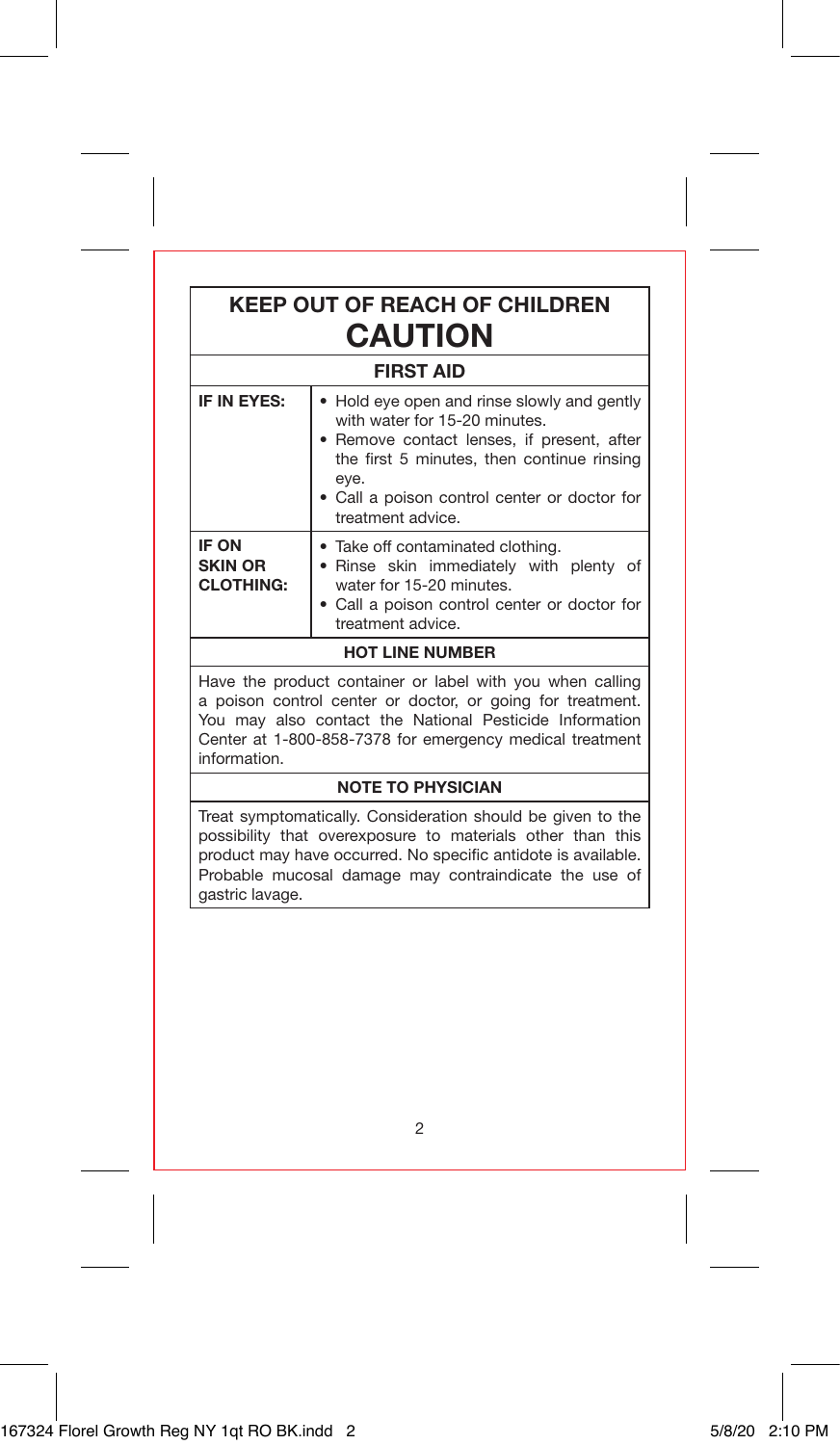#### **PRECAUTIONARY STATEMENTS HAZARDS TO HUMANS AND DOMESTIC ANIMALS**

**CAUTION:** Harmful if absorbed through skin. Causes moderate eye irritation. Avoid contact with skin, eyes or clothing. Wear long-sleeved shirt and long pants, chemical resistant gloves (such as Barrier Laminate, Butyl Rubber ≥ 14 mils, Nitrile Rubber ≥ 14 mils, Neoprene Rubber ≥ 14 mils, Natural Rubber ≥ 14 mils; (includes natural rubber blends and laminates), Polyethelene, Polyvinyl Chloride (PVC) ≥14 mils, or Viton ≥ 14 mils) and shoes plus socks. Wash thoroughly with soap and water after handling. Wash clothing separately from other laundry. DO NOT allow people (other than applicator) or pets on treatment area during application. DO NOT allow people or pets to touch treated plants until sprays have dried.

#### **ENVIRONMENTAL HAZARDS**

Do not apply directly to water. Do not contaminate water when disposing of equipment washwaters or rinsate.

Avoid spray drift to nearby plants as this product may cause temporary modifications in plant growth.

Prolonged exposure to spray deposits can damage acrylic plastics, certain paints, and metals. Remove automobiles and other vehicles from the treatment area prior to application to prevent spray deposits from falling on vehicles and potentially damaging finishes. Rinse acrylic plastic materials and painted surfaces exposed to inadvertent spray deposits using soap and water within an hour after exposure.

NON-TARGET ORGANISM ADVISORY STATEMENT: This product is toxic to plants and may adversely impact the forage and habitat of non-target organisms, including pollinators, in areas adjacent to the treated site. Protect the forage and habitat of non-target organisms by following label directions intended to minimize spray drift.

#### **GENERAL INFORMATION**

Apply FLOREL BRAND GROWTH REGULATOR spray solution within 24 hours after mixing. DO NOT save unused diluted spray solutions as they will not be as effective as fresh solutions.

**For ground application only.**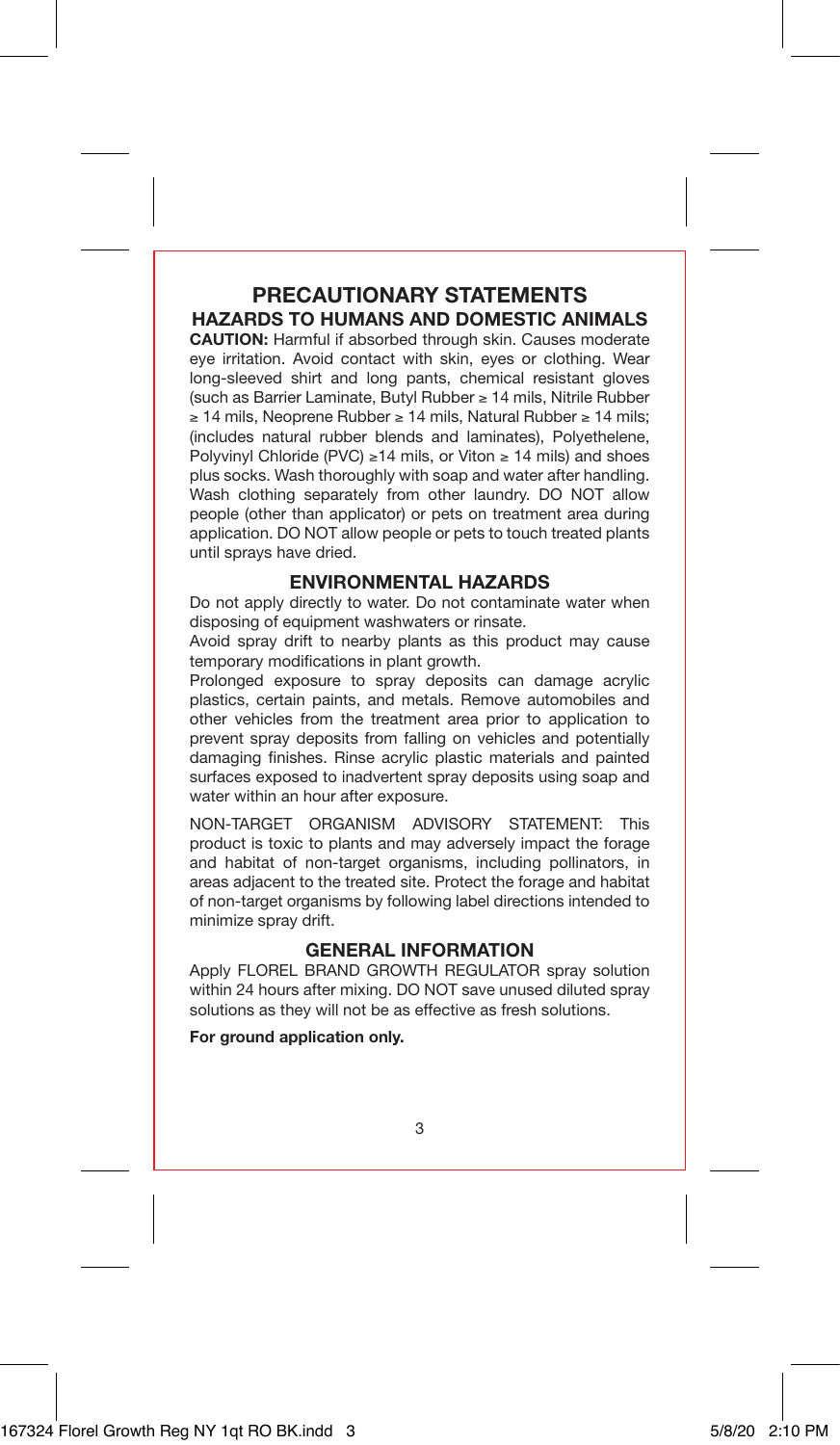#### **UNDESIRABLE FRUIT ELIMINATION**

A foliar spray of FLOREL BRAND GROWTH REGULATOR will reduce or eliminate undesirable fruit development on many ornamental trees and shrubs such as: Apple, Carob, Crabapple, Elm, Flowering pear, Flowering plum, Horsechestnut (Buckeye), Oak, Olive, Sour Orange, Sweetgum, Sycamore and others.

#### **MISTLETOE SHOOT REMOVAL**

A foliar spray of FLOREL BRAND GROWTH REGULATOR will cause the abscission of dwarf mistletoe shoots in ornamental conifers and leafy mistletoe shoots in ornamental deciduous trees.

#### **DIRECTIONS FOR USE**

It is a violation of Federal Law to use this product in a manner inconsistent with its labeling. Do not apply this product in a way that will contact workers or other persons, either directly or through drift.

For use only on ornamental trees and shrubs in areas such as Ornamental Gardens, Residential Grounds, Industrial/ Institutional Grounds, or Private Grounds.

#### **Read entire label before using this product.**

**For ground application only.**

#### **MANDATORY SPRAY DRIFT REQUIREMENTS Boom-less Ground Applications:**

• Setting nozzles at the lowest effective height will help to reduce the potential for spray drift.

#### **SPRAY DRIFT ADVISORIES**

THE APPLICATOR IS RESPONSIBLE FOR AVOIDING OFF-SITE SPRAY DRIFT. BE AWARE OF NEARBY NON-TARGET SITES AND ENVIRONMENTAL CONDITIONS.

#### **IMPORTANCE OF DROPLET SIZE**

An effective way to reduce spray drift is to apply large droplets. Use the largest droplets that provide target pest control. While applying larger droplets will reduce spray drift, the potential for drift will be greater if applications are made improperly or under unfavorable environmental conditions.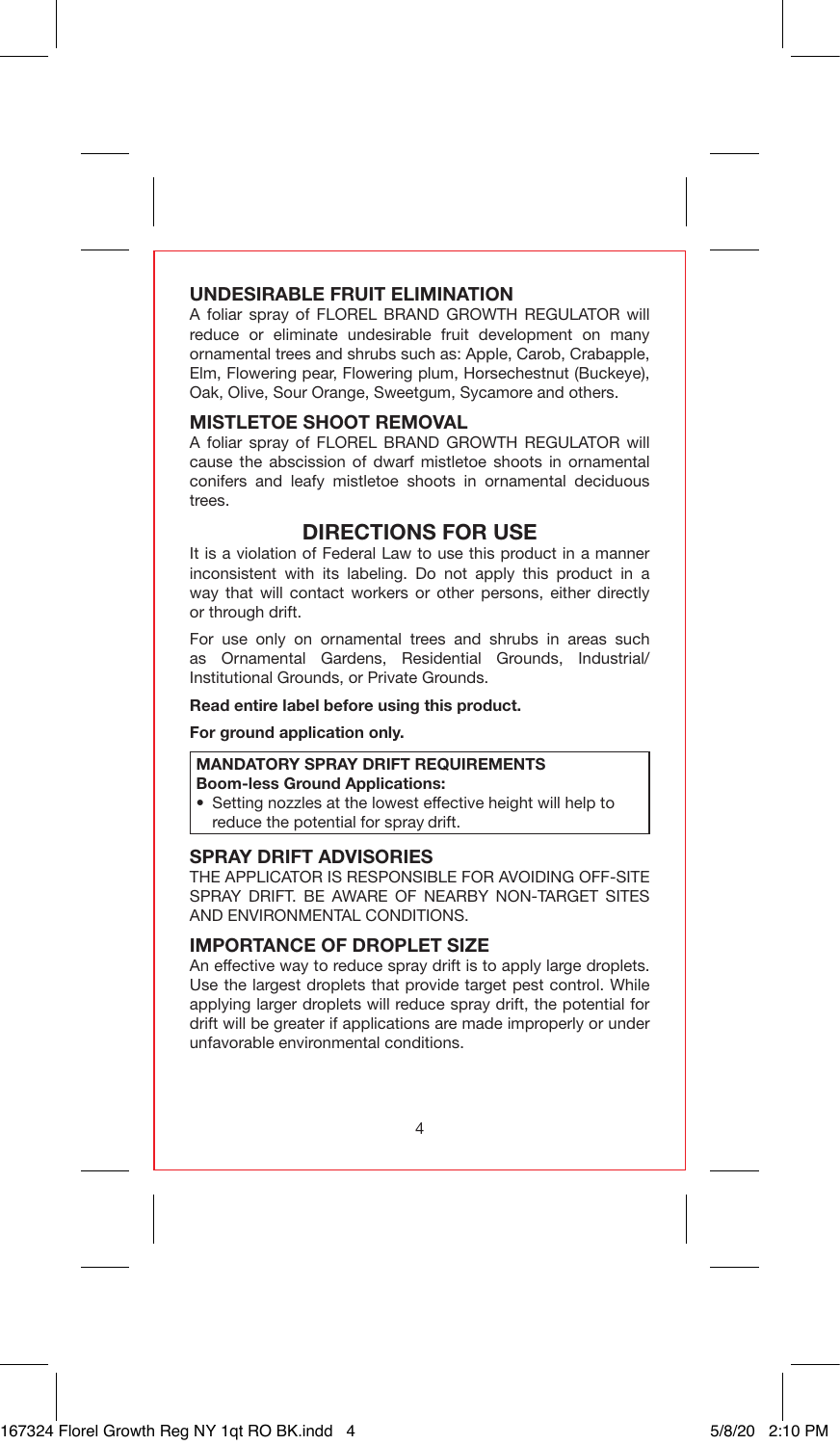#### **TEMPERATURE AND HUMIDITY**

When making applications in hot and dry conditions, use larger droplets to reduce effects of evaporation.

#### **TEMPERATURE INVERSIONS**

Drift potential is high during a temperature inversion. Temperature inversions are characterized by increasing temperature with altitude and are common on nights with limited cloud cover and light to no wind. The presence of an inversion can be indicated by ground fog or by the movement of smoke from a ground source or an aircraft smoke generator. Smoke that layers and moves laterally in a concentrated cloud (under low wind conditions) indicates an inversion, while smoke that moves upward and rapidly dissipates indicates good vertical air mixing. Avoid applications during temperature inversions.

#### **WIND**

Drift potential generally increases with wind speed. AVOID APPLICATIONS DURING GUSTY WIND CONDITIONS.

Applicators need to be familiar with local wind patterns and terrain that could affect spray drift.

#### **UNDESIRABLE FRUIT ELIMINATION (Ornamental Use Only)**

A foliar spray of FLOREL BRAND GROWTH REGULATOR will reduce or eliminate undesirable fruit on ornamental trees and shrubs such as: Apple, Crabapple, Carob, Elm, Flowering pear, Flowering plum, Horsechestnut (Buckeye), Oak, Olive, Sour Orange, Sweetgum, Sycamore and others. Applications must be made before fruit set for best results.

When applied to plants, FLOREL BRAND GROWTH REGULATOR readily enters the plant and breaks down to ethylene, a naturally occurring plant hormone. Ethylene production within the plant is stimulated by stress. For this reason it is important that plants being treated are not under stress from drought, high temperature, disease or other environmental stress conditions. Treating stressed plants can cause severe injury to the plant such as defoliation or leaf scorching. Injury from FLOREL BRAND GROWTH REGULATOR usually does not kill the plant, but can render it unsightly.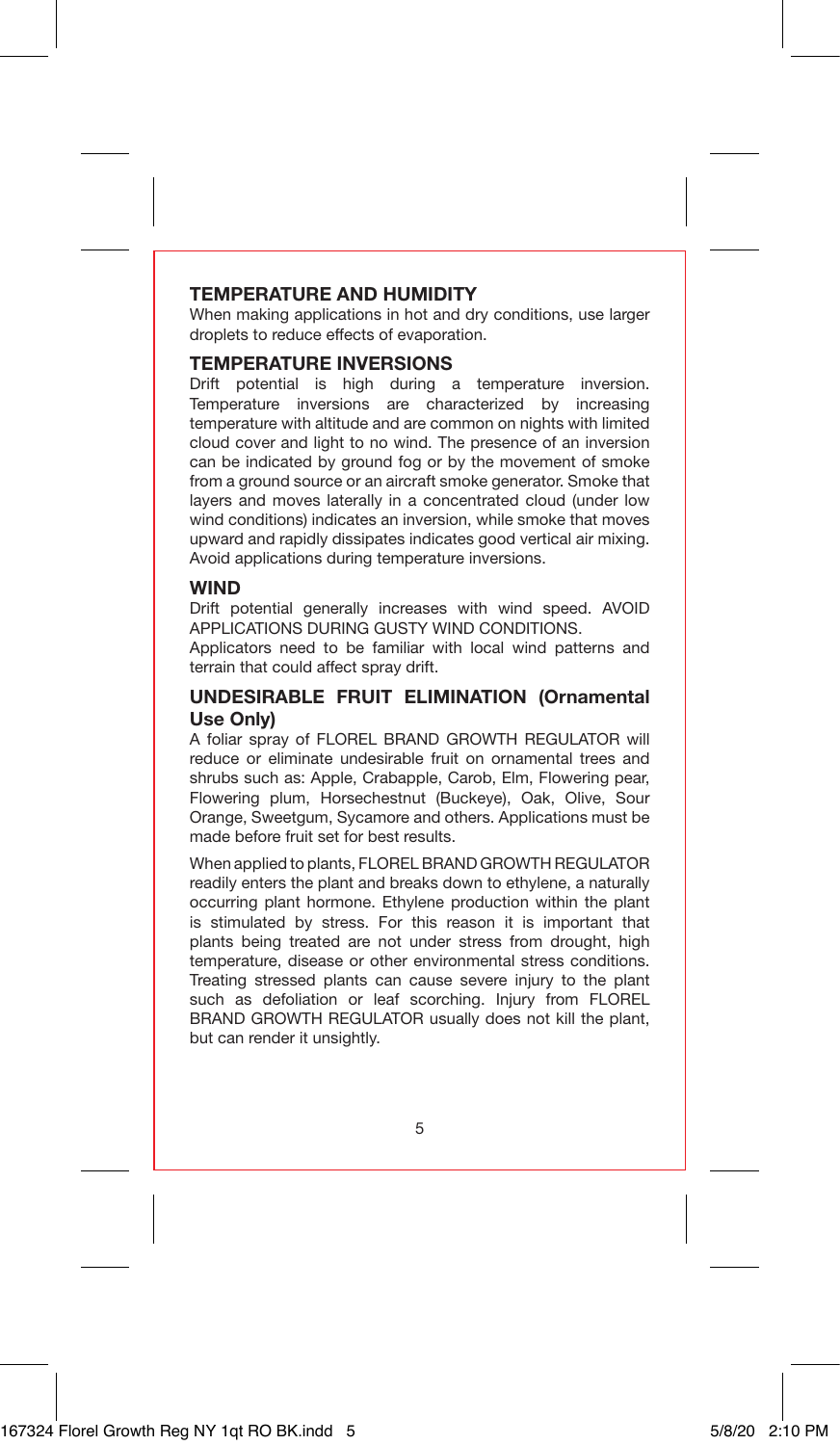Applications should be made at the mid to full bloom stage, prior to fruit set in spray volumes sufficient to wet, but not to runoff. Failure to wet blooms thoroughly will cause incomplete fruit elimination. Spraying too much (until runoff) may cause some defoliation or other plant injury. Sprays applied too early or too late will be less effective and result in incomplete fruit elimination. The activity of FLOREL BRAND GROWTH REGULATOR is linked to plant growth activity and is therefore slower acting when temperatures are low (60°F) or very high (95ºF). Trees or shrubs should not be under stress when treated such as from drought, insects or diseases. Apply when rain is not expected for 24 hours.

For most species, mix 1 quart of FLOREL BRAND GROWTH REGULATOR in 10 gallons of water (1,000 ppm of ethephon in spray solution) and apply to thoroughly wet blooms but not to runoff. Amount of spray used will depend on tree size. Some temporary leaf yellowing and leaf drop of old leaves may occur after treatment.

For sensitive species such as Carob: Mix 1/2 quart FLOREL BRAND GROWTH REGULATOR in 10 gallons of water (500 ppm of ethephon in spray solution) and apply to thoroughly wet buds and blooms but not to runoff. Amount of spray solution used will depend on tree size. Some temporary leaf yellowing and drop of old leaves may occur after treatment.

FLOREL BRAND GROWTH REGULATOR has not been tested on all varieties of trees or shrubs which may have undesirable fruit. If it is necessary to treat plant species not listed above, treat only a small portion of the plant to determine the effectiveness of the product and to evaluate plant injury.

NOTES: (1) Plants under sprayed trees are usually not affected at this rate. However, some plants are sensitive to FLOREL BRAND GROWTH REGULATOR (nandina, maples, etc.). If desired or if effects are unknown, the plants may be covered before spraying or the solution can be washed off of foliage with a water hose after application. (2) FLOREL BRAND GROWTH REGULATOR is not intended to be used in commercial fruit production as a thinning agent.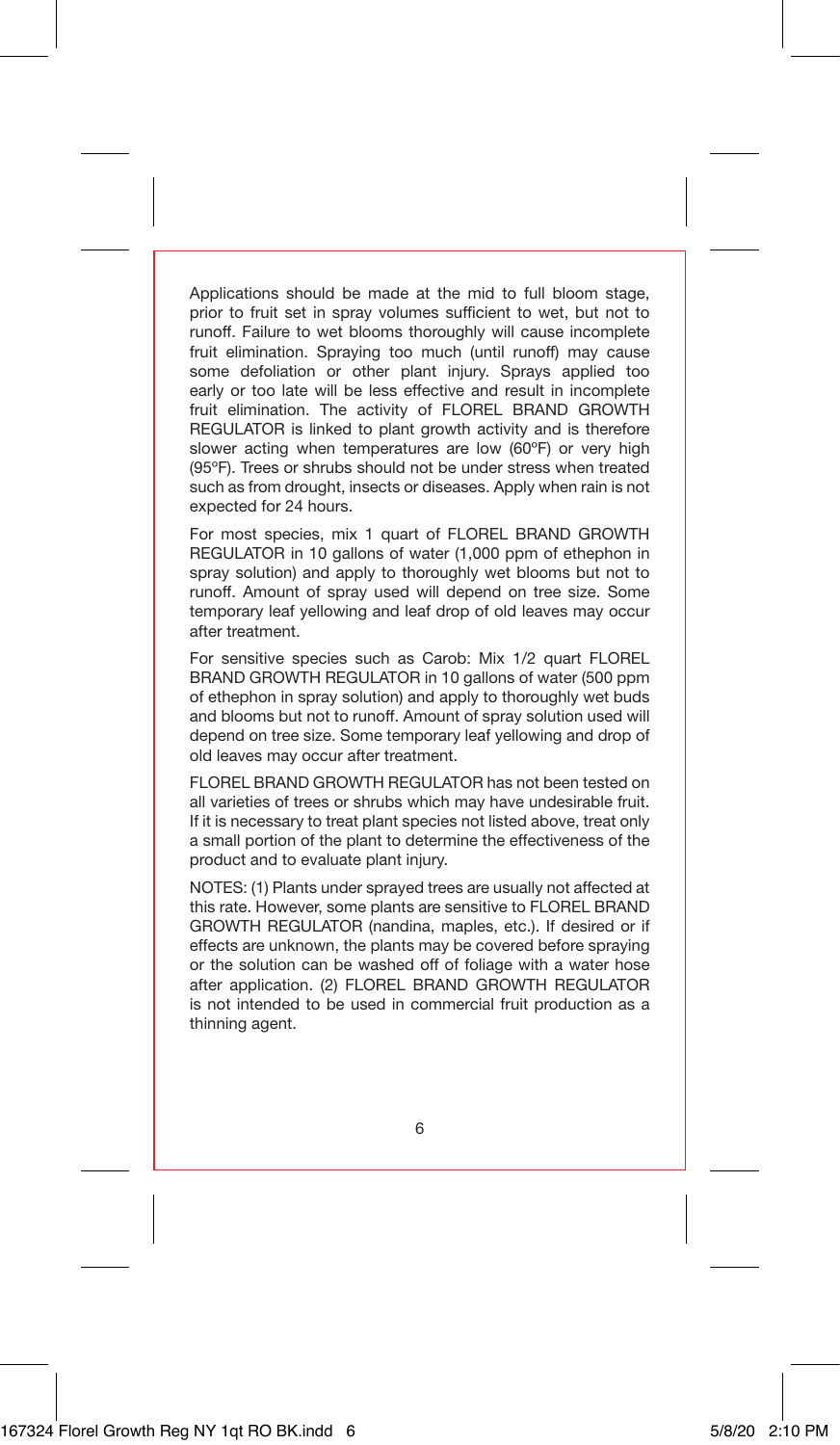#### **DWARF MISTLETOF REMOVAL**

Use FLOREL BRAND GROWTH REGULATOR as a foliar spray on ornamental conifers for removal of dwarf mistletoe shoots and seeds. Applications made in conjunction with silvicultural mistletoe management will prevent spread of the mistletoe parasite to other parts of the tree and to other trees. Mix 1 quart of FLOREL BRAND GROWTH REGULATOR in 4 gallons of water (2,700 ppm of ethephon in spray solution) and spray to "wet." When treating mistletoe in Douglas Fir, mix 1 pint of FLOREL BRAND GROWTH REGULATOR in 4 gallons of water (1350 ppm of ethephon in spray solution). Application of higher rates on Douglas Fir may result in excessive needle drop. Use of a nonionic surfactant at recommended rates may increase effectiveness. Treat any mistletoe regrowth before seed dispersal occurs. Mature needle drop, that normally occurs in the fall, may be hastened by the use of FLOREL BRAND GROWTH REGULATOR Apply when temperature is above 65°F and rain is not expected for 24 hours. NOTE: Plants under sprayed trees may be sensitive to FLOREL BRAND GROWTH REGULATOR at this rate. Either cover the plants before spraying or wash the solution off of foliage with a water hose after application.

#### **LEAFY MISTLETOE REMOVAL**

Use FLOREL BRAND GROWTH REGULATOR as a foliar spray on ornamental deciduous trees for removal of leafy mistletoe shoots and seeds. Make applications after fall leaf drop or in spring just before leaf out. Apply when temperature is above 65°F and rain is not expected for 24 hours. Mix 2 quarts of FLOREL BRAND GROWTH REGULATOR in 4 gallons of water (5,400 ppm of ethephon in spray solution). Use of a nonionic surfactant at recommended rates may increase effectiveness. For effective removal of all mistletoe, shoots must be sprayed to "wet." Large mistletoe infections and mistletoe found in mesquite may be difficult to control with a single application and retreatment may be necessary. Should regrowth of mistletoe occur, retreat prior to mistletoe seed dispersal during the labeled application window. NOTE: Plants under sprayed trees may be sensitive to FLOREL BRAND GROWTH REGULATOR at this rate. Either cover the plants before spraying or wash the solution off of foliage with a water hose after application.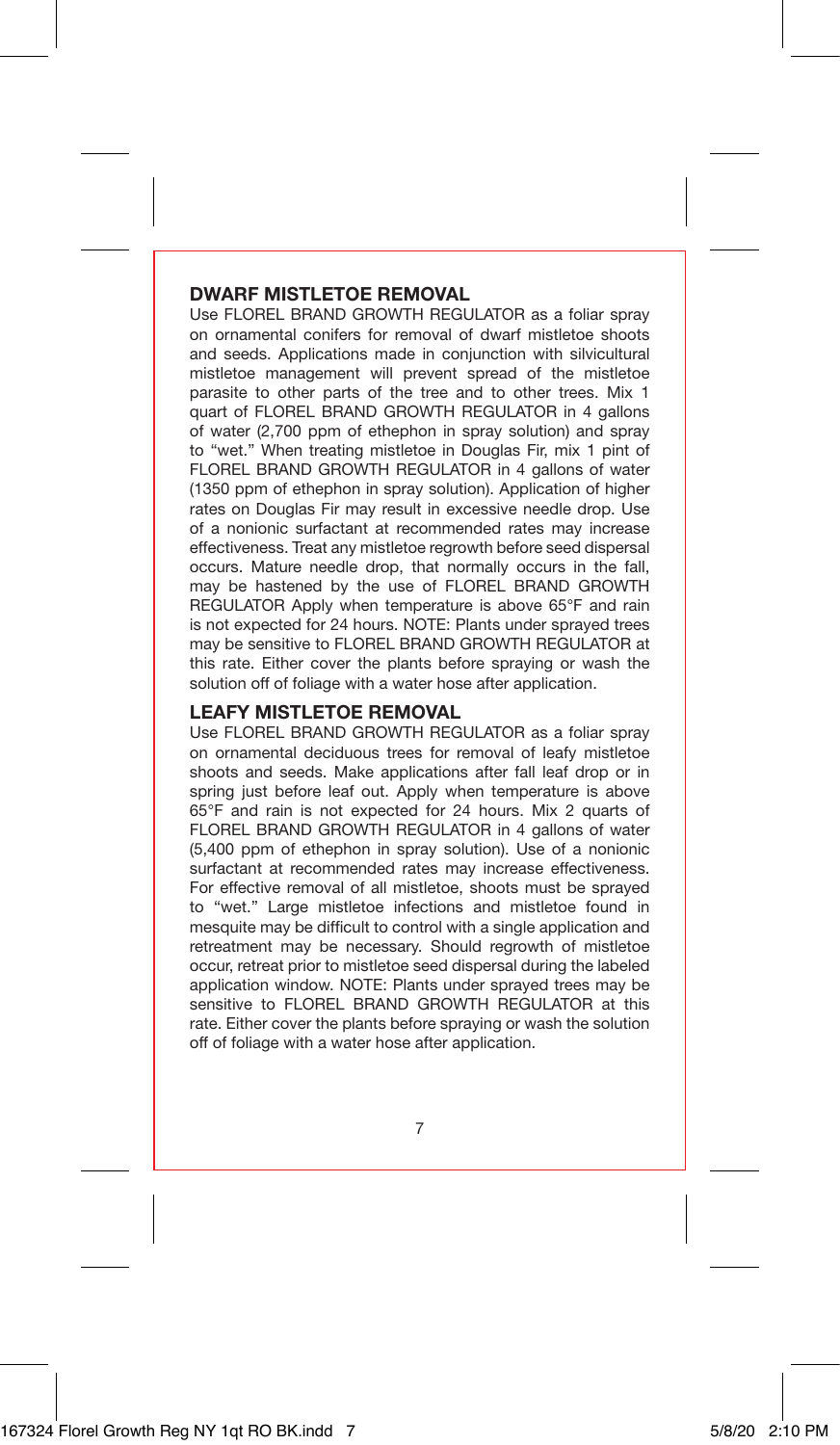#### **RESIDENTIAL OR HOMEOWNER USE:**

Residential applicators or Homeowners may use this product for UNDESIRABLE FRUIT ELIMINATION (Ornamental Use Only) and MISTLETOE REMOVAL by following the Application Rates listed below.

| <b>HOME SPRAY GUIDE</b><br><b>FLOREL BRAND GROWTH REGULATOR</b><br><b>Read Detailed Instructions In This Pamphlet First</b> |                           |          |  |  |
|-----------------------------------------------------------------------------------------------------------------------------|---------------------------|----------|--|--|
| <b>Amount to Use</b>                                                                                                        |                           |          |  |  |
|                                                                                                                             | <b>FLOREL<sup>®</sup></b> | Water    |  |  |
| <b>Fruit Elimination</b>                                                                                                    |                           |          |  |  |
| Carob                                                                                                                       | 1.5 Fluid Ounces          | 1 Gallon |  |  |
| <b>Other Species</b>                                                                                                        | 3 Fluid Ounces            | 1 Gallon |  |  |
| Mistletoe Removal                                                                                                           |                           |          |  |  |
| Dwarf Mistletoe                                                                                                             | 8 Fluid Ounces            | 1 Gallon |  |  |
| Leafy Mistletoe                                                                                                             | 16 Fluid Ounces           | 1 Gallon |  |  |

NOTE: 1 fluid ounce = 2 tablespoons = 6 teaspoons

#### **STORAGE AND DISPOSAL**

Do not contaminate water, food, or feed by storage or disposal.

**PESTICIDE STORAGE:** Store in original container only. Keep in a cool, dry place inaccessible to children or animals, preferably in a locked storage area.

**PESTICIDE DISPOSAL AND CONTAINER HANDLING:** Do not reuse this container or refill this container. If empty: Place in trash or offer for recycling if available. If partly filled: Call your local solid waste agency for disposal instructions. Never place unused product down any indoor or outdoor drain.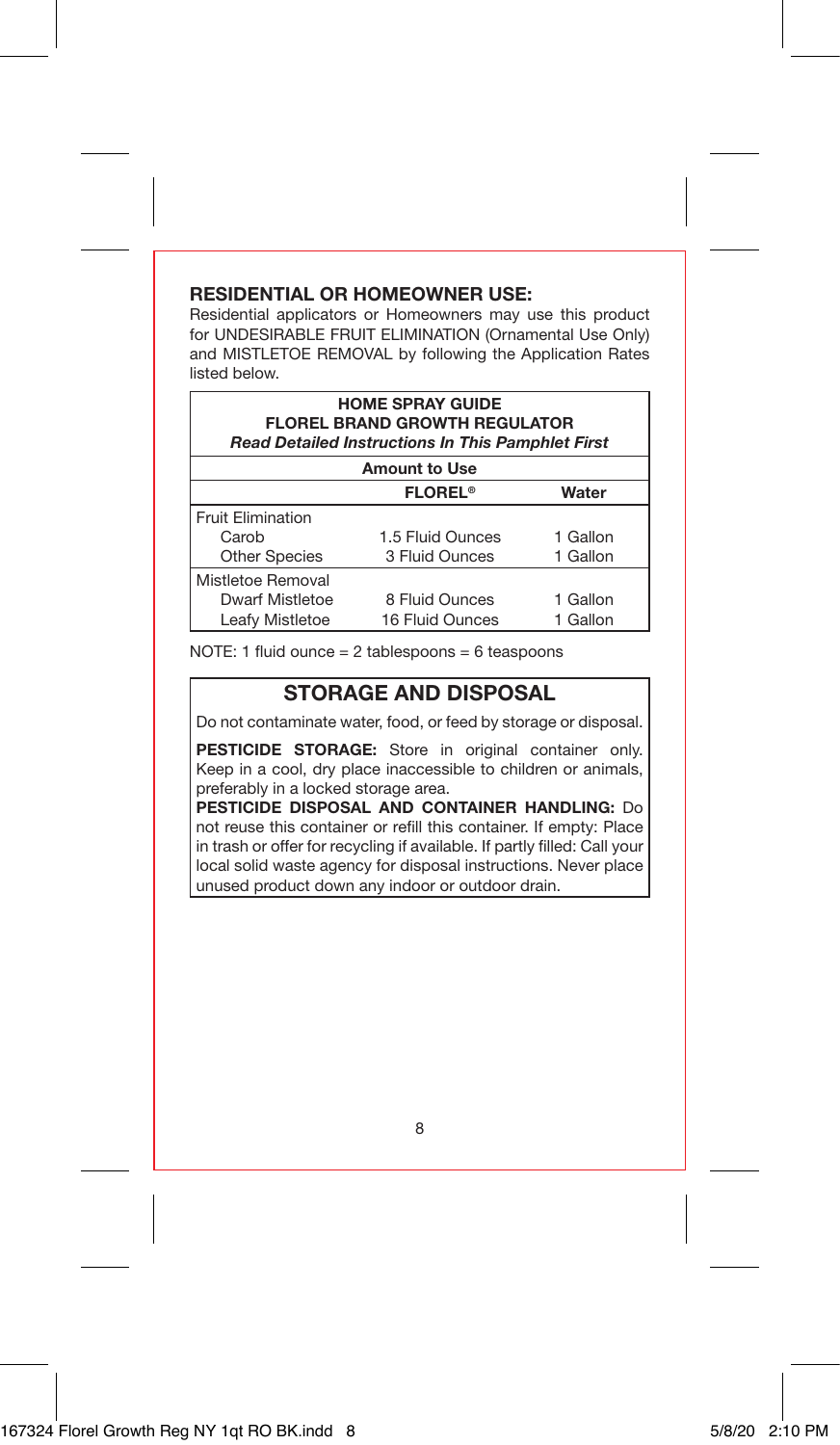#### **CONDITIONS OF SALE AND WARRANTY**

Lawn and Garden Products, Inc. warrants that this product conforms to the chemical description on the label and is reasonably fit for the purposes stated when used in accordance with the use directions under normal conditions. Lawn and Garden Products, Inc. neither makes, nor authorizes any agent or representative to make, any other warranties, express or implied, including fitness or merchantability.

The directions for use of this product are believed to be reliable and should be followed carefully. However, it is impossible to eliminate all risks inherently associated with use of this product. Plant injury, ineffectiveness or other unintended consequences may result because of such factors as timing and method of application, weather and plant conditions, presence of other materials, or other influencing factors, all of which are beyond the control of Lawn and Garden Products, Inc. and Seller. To the extent consistent with applicable law, buyer and user acknowledge and assume all risks and liability resulting from the handling, storage and use of the material not in strict accordance with directions given herewith. To the extent consistent with applicable law, Lawn and Garden Products, Inc. or the Seller shall not be liable for consequential, special, indirect, or incidental damages or losses resulting from the handling or use of this product. The foregoing is a condition of sale by Lawn and Garden Products, Inc. and is accepted as such by the Buyer.